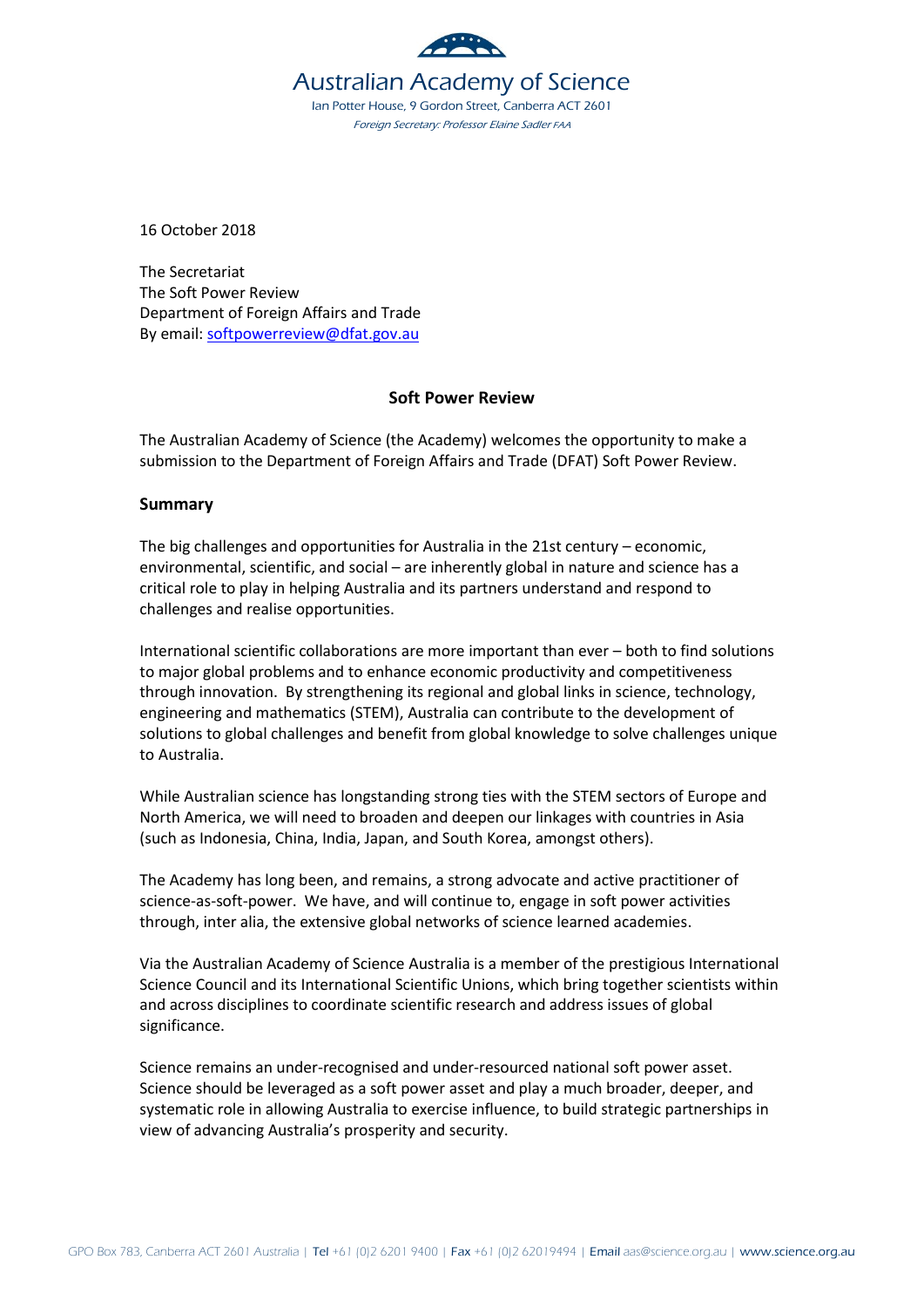The 2017 Foreign Policy White Paper, from which the current review arises, defines soft power as "the ability to influence the behaviour and thinking of others through the power of attraction and ideas".

Australia's soft power assets include our educational institutions, our tourism sector, and our culture and lifestyle. Our scientific institutions, our international science networks and our national science capabilities and talents, are an important addition to this list.

The positive nature of the international scientific relations Australia holds offer an entry point to, and can facilitate negotiations on, other issues that may be more difficult to broach and advance.

#### **Key Recommendations**

*The Academy recommends the Australian Government:*

- *recognise science, scientific institutions, scientific capabilities and expansive international science networks as critical national soft power assets*
- *commission the Academy to build capacity and the reach of its science-outreach programs, giving priority to early and mid-career scientists from the Asia Pacific and Indian Ocean regions, and*
- *ensure science has a place at the table in the negotiation of Australia's trade liberalisation and other relevant agreements.*

### **The Australian Academy of Science**

The Australian Academy of Science provides independent, authoritative and influential scientific advice, promotes international scientific engagement, builds public awareness and understanding of science, and champions, celebrates and supports excellence in Australian science.

The Academy is a not-for-profit organisation of individuals elected for their outstanding contributions to science and research. It was founded in 1954 by Australian Fellows of the Royal Society of London with the distinguished physicist Sir Mark Oliphant as founding President. It was granted a Royal Charter establishing the Academy as an independent body with government endorsement.

The Academy's Constitution was modelled on that of the Royal Society of London. It receives government grants towards some of its activities but has no statutory obligation to government.

The Academy strives to support and promote science through a range of [programs and](https://www.science.org.au/)  [activities.](https://www.science.org.au/) In particular, the Academy's commitment to fostering scientific excellence in all it does and its role in providing evidence-based science education to primary and secondary schools across Australia, position the Academy as a national institution and STEM as soft power assets of Australia.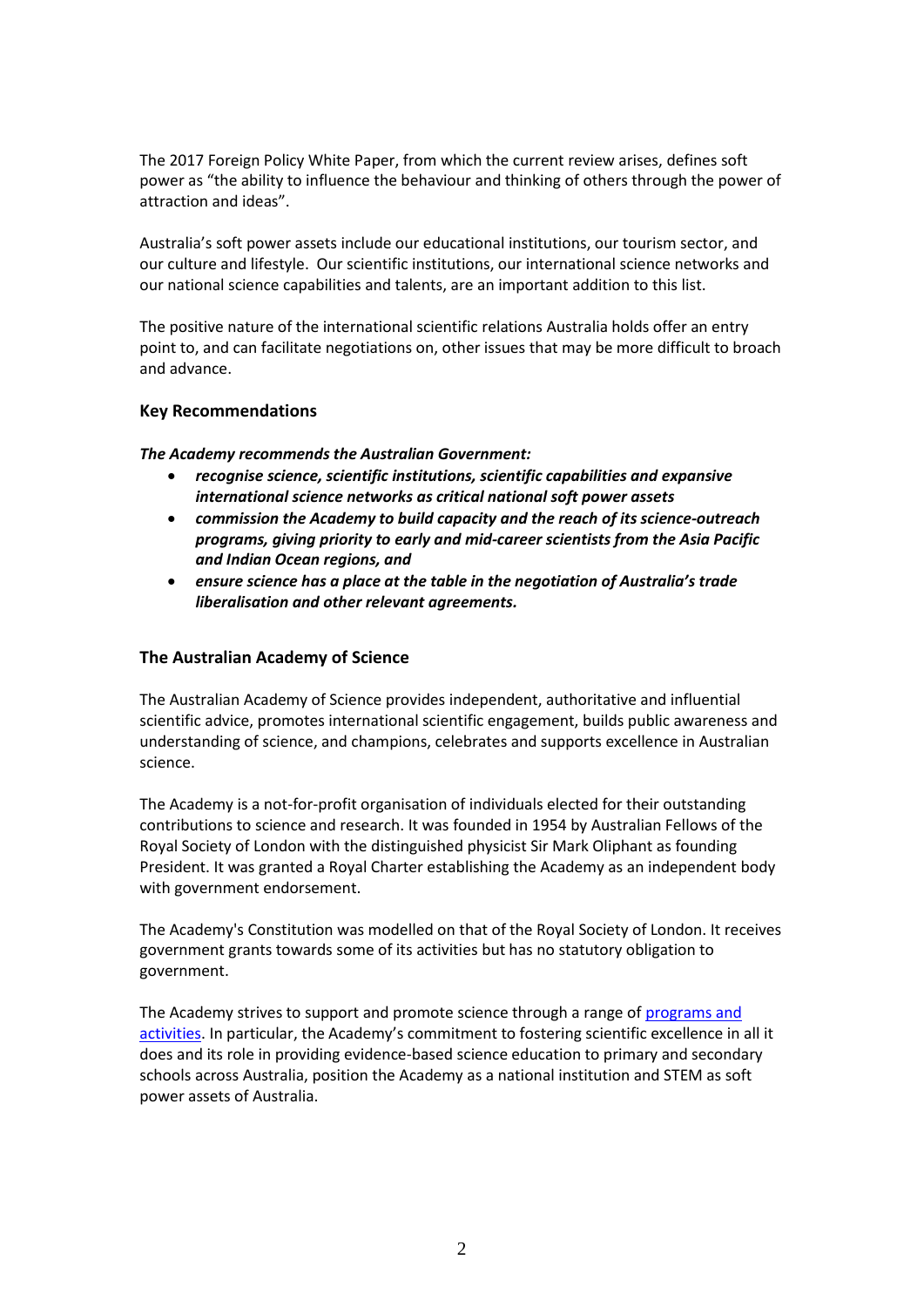# **The Academy's international engagement**

International engagement has been a key area of focus and activity for the Academy since its establishment more than sixty years ago.

The Academy interacts widely with scientists and officials from other academies of science, research organisations and governments in many countries to increase awareness of Australia's capabilities in science and technology, and to create opportunities to influence and contribute to international research agendas and policy development activities. Our international engagement is guided by our Advisory Committee on International Matters (ACIM), which comprises Fellows of the Academy with extensive international expertise who advise the Academy's President, Foreign Secretary and Executive Committee on international activities.

Our commitment to scientific international engagement, which should be recognised as a soft-power asset, is reflected in several of our current and future areas of activity. These include:

- as Australia's representative on the International Science Council (ISC) and many of the International Scientific Unions (ISU), (see Attachment 1)
- the numerous international exchange and research programs the Academy has run over several decades (many on behalf of the Australian Government; see Attachment 2)
- the broad range of bilateral and multilateral relationships between the Academy and scientific bodies in other countries (see Attachment 3).

Enhancing Australia's international science engagement is also one of the key pillars of the Academy's current (2017-2022) International Engagement Strategic Plan, the key objectives of which resonate strongly with the thrust of the current Soft Power Review.

These objectives include: to contribute Australian expertise and leadership in regional and global science networks; to facilitate Australia's access to global science and technology; and to promote strategic partnerships between Australian and overseas researchers.

In pursuing these objectives, the Academy focuses on enhancing our: expertise and leadership in South East Asia; expertise and leadership in global scientific networks; access to international networks; and the promotion of strategic international research partnerships.

# **Science as a Soft Power Asset**

Since the beginning of the 21st century global investment in research and development (R&D) has almost doubled.

With this increased investment, the importance of international engagement has also grown as scientific research is a truly global enterprise. Innovation in the next decades will be driven by collaboration across institutional and national boundaries. This is because research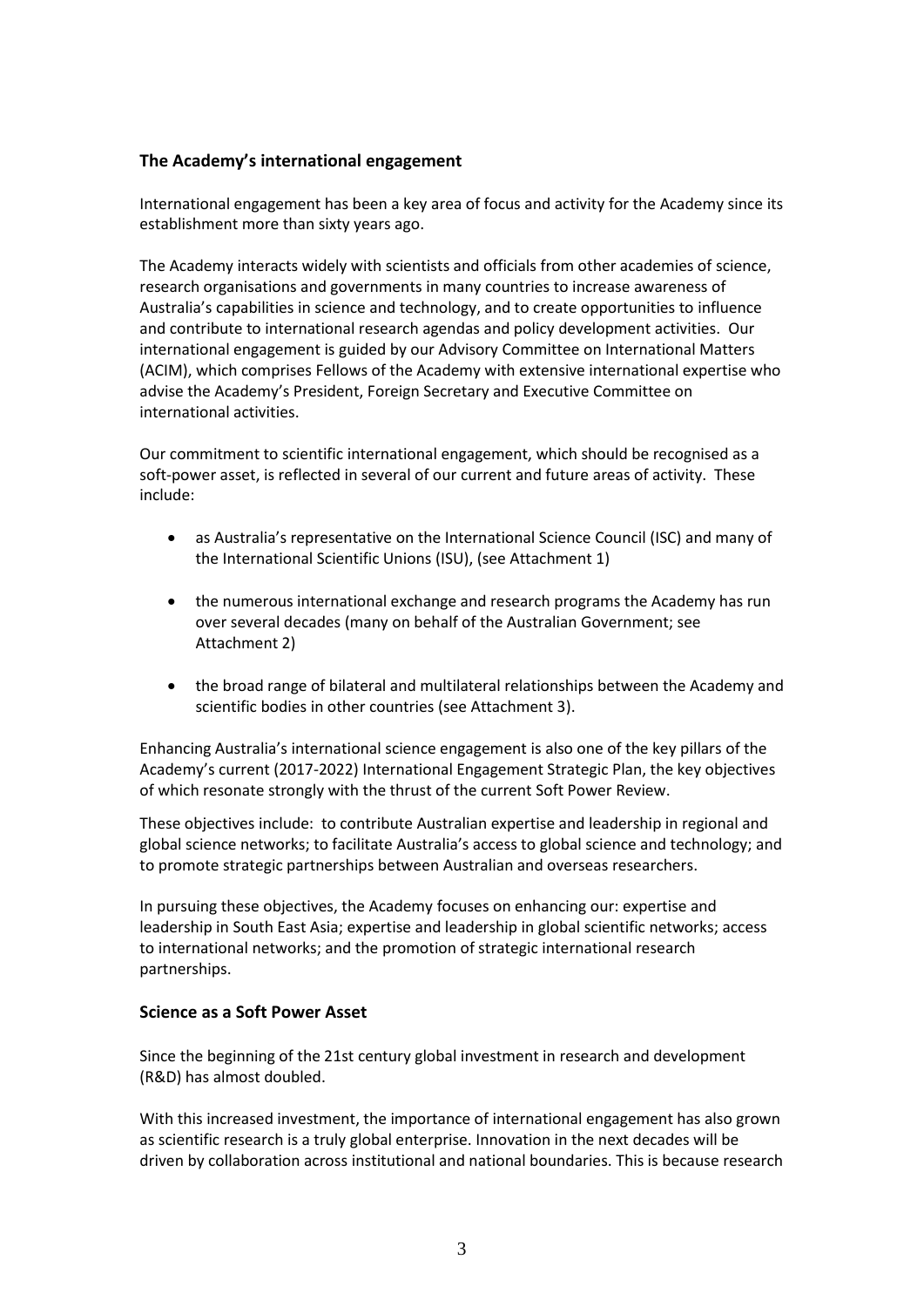is conducted most efficiently when ideas, data, facilities, equipment, talent and risks are shared.

Australia has established strong and longstanding scientific collaborative ties to scientific powers in North America and Europe, and it is important that these collaborations continue.

However, Asian countries such as China, India, Japan, Singapore, South Korea and others will increasingly reap the dividends of their growing investment in STEM. Measures to ensure that Australian researchers, institutions and businesses can access and benefit from international science and innovation endeavours will provide enormous opportunities and benefits for Australia. Equally, Australia will benefit from measures to ensure the Australian scientific endeavour remains of the highest quality and attractive to foreign nations.

Science is therefore a critical soft power asset for Australia, and the importance of our active engagement and influence in global science networks continues to grow.

The Australian government has recognised the importance of the scientific collaborations with China and India by establishing the Australia-China Science and Research Fund (ACSRF) and the Australia-India Science and Research Fund (AISRF). These funds support strategic science, technology and innovation collaboration of mutual benefits to Australia and China and to Australia and India.

In addition, Australia has some 30-international science and technology agreements and memoranda of understanding that specify science research fields, or which relate to specific areas of science.

One way for Australia to strengthen its standing as an influential player in international organisations is to continue building strategic global and regional scientific collaborations. Australia is already a member and an active participant in networks and organisations such as ASEAN and APEC, the World Meteorological Organisation, the World Health Organisation. Australia needs to continue to be part of these networks, including scientific networks.

Importantly, Australia, through the Australian Academy of Science, is a member of the International Science Council (ISC) and the ISC international scientific unions (ISU). The scope and activities of the ISC and its ISU include involvement in global science policy through the provision of high level advice to UN bodies on the Sustainable Development Goals, facilitating global fora on topics such as disaster risk and urban health.

The ISC and ISU are also heavily involved in initiatives that support scientific capacity building in developing countries. Australians are highly involved in ISU scientific projects, technical reports, recommendations as well as initiatives, in particular those related to teaching and which target developing countries. In general, Australian science and scientists are highly regarded and as a result, Australians are overrepresented at leadership and executive levels across the ISU's, especially relative to the formal monetary support which Australia contributes to these organisations.

Australia's reputation has allowed us to consistently attract ISU events such as conferences and congresses into the country. This includes several large ISU general assemblies, each attracting several thousand delegates, the majority of whom are international visitors. These events are beneficial especially for students and early career researchers, presenting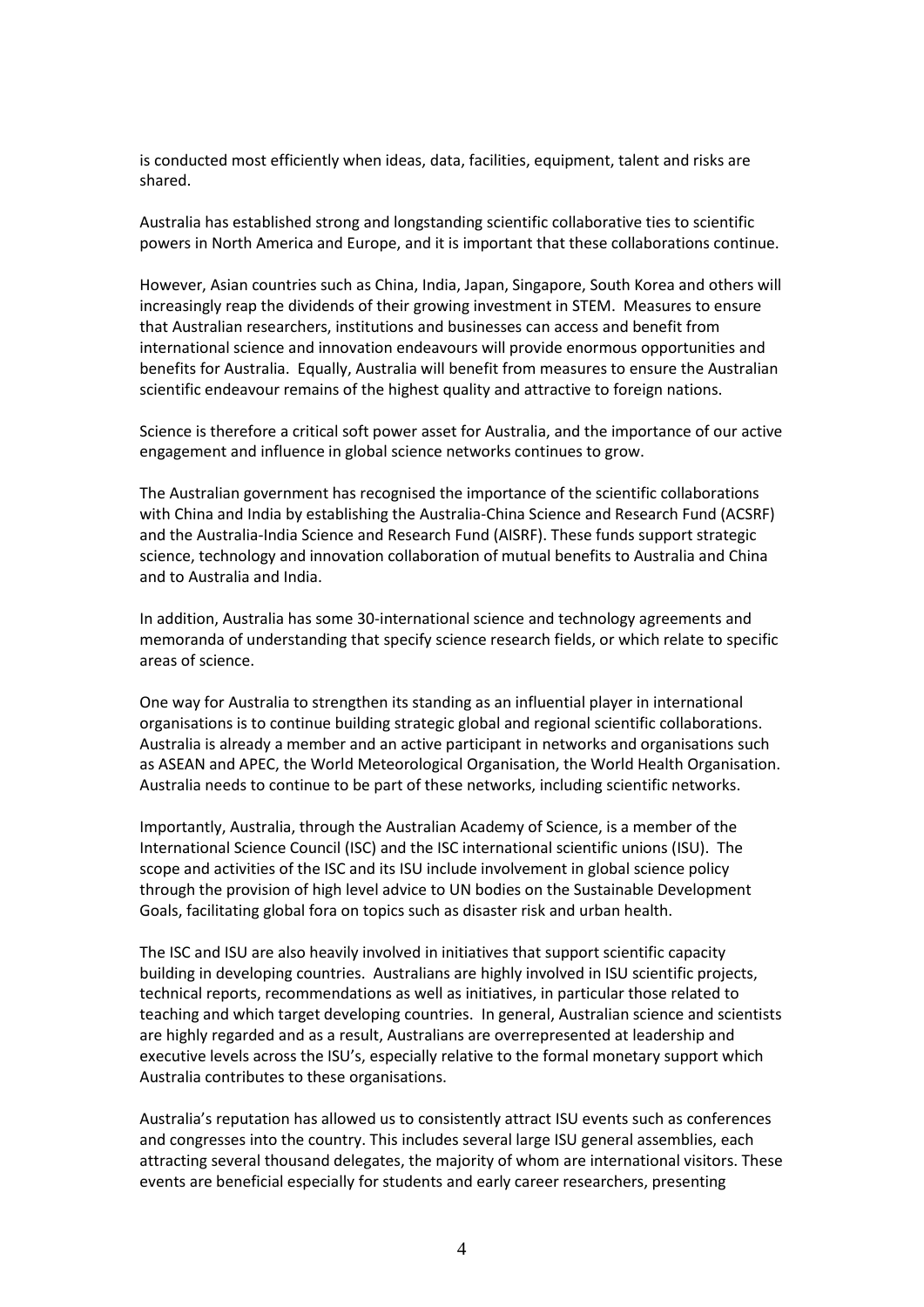opportunities for international exposure. These opportunities foster the development of Australian science and can play a role in attracting and retaining talent.

For the economy, the influx of large numbers of international visitors injects millions of dollars into the local and state economies.

Australian science has also benefitted significantly from ISU initiatives that support scientists' mobility, students and early career researchers, which is achieved primarily through the ISUs' provisioning of fellowships, travel grants and awards. These programs have enabled Australian scientists and students to conduct research and attend major international conferences all over the world. Conversely, these programs have also supported scientists and students, including those from developing countries, to conduct research and participate in events held in Australia.

The benefits returned to Australian science and economy in general, are many times the cost of Australia's annual Subscriptions to these international bodies. In the 10-year period 2007 to 2017, the total cost of subscriptions was AUD\$2.93 million which, on conservative estimates, returned AUD\$90.97 million in direct benefits to Australia.

Organisations such as the Australian Academy of Science, other Learned Academies in Australia and government research agencies, such as CSIRO and the Australian Centre for International Agricultural Research often undertake activities and perform international functions that serve the strategic international responsibilities of the Australian Government. As the role of science in diplomacy has strengthened in recent years, the importance of government coordination and support of such activities has also grown.

Science institutions and leaders are able to gather information (primarily evidence and incountry perspective) and provide scientific advice to direct development according to best available scientific knowledge and Australia's national interests, including through international forums such as the United Nations and through the delivery of treaty obligations.

For example, Australia is engaged in significant international work on the [Sustainable](https://www.un.org/sustainabledevelopment/sustainable-development-goals/)  [Development Goals \(SDGs\)](https://www.un.org/sustainabledevelopment/sustainable-development-goals/) at the regional and global levels through universities, publicly funded research agencies, small and large businesses, not-for -profit organisations and some government agencies.

The Academy is actively involved in international collaborative work on the SDGs through its membership of the ISC and the ISUs. The Academy currently has a Fellow on an IAP expert committee considering global scientific advice for policy and strategies for attaining the SDGs. In addition, via Future Earth Australia (the Australian hub of Future Earth - an international sustainability collaboration that promotes and supports international research and development for sustainability solutions for the planet and human societies) the Academy contributes to research agendas and aims to collaborate, and co-design positive, evidence-led outcomes aligned to the SDGs.

The Academy and FEA believes that the most productive and effective implementation of the SDGs requires oversight and drive from a central agency with both domestic and international perspectives and authority. This agency should be supported and advised by a high-level advisory framework drawn from the various stakeholders. The Academy and FEA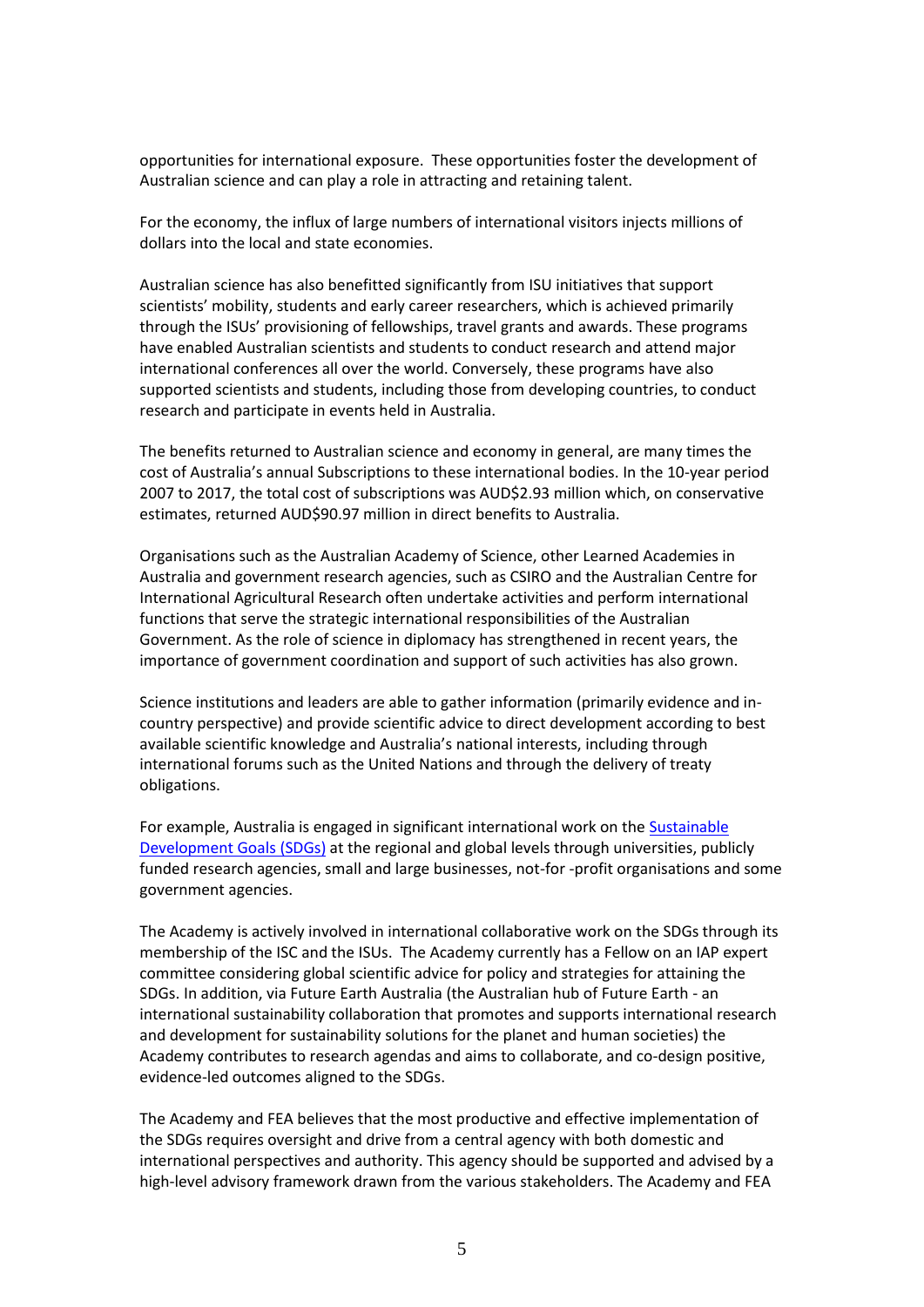would be pleased to participate. Such an approach should ensure that SDG implementation moves beyond the minimal requirement of meeting UN reporting requirements to real action that harnesses Australia's reputation in science and thereby enables Australia to exert soft power via this mechanism.

# **Four Case Studies**

The Academy has an expansive international network and program of activity, a large part of which constitutes science as a soft power.

In this section, we briefly outline four case studies to illustrate the work of the Academy as well as how the Academy supports the work of government in this regard. The Academy is available to elaborate on any of these case studies or to discuss a fuller range of initiatives not discussed in this submission.

### **1. Soft Power in Antarctica: The Australian Antarctic Territory, the Antarctic Treaty System and the Scientific Committee on Antarctic Research**

Antarctica is a unique international area, governed through the Antarctic Treaty System (ATS), the centrepiece of which is the Antarctic Treaty, signed in 1959.

Science lies at the heart of Antarctic diplomacy and decision-making. The significance of science is recognised, for example, by the fact the International Science Council's Scientific Committee on Antarctic Research (SCAR) is the only observer formally recognised in the ATS agreements. In effect, SCAR is the nexus of soft power in an Antarctic context.

Australia has long excelled in the use of this soft power opportunity. Australia was a founding member of SCAR, and has, through the Academy, maintained an active and influential membership.

Australia currently holds the Presidency of SCAR (the first time in the organisation's 60-year history), the Chair of SCAR's main advisory committee to the ATS and will host the 2020 SCAR Open Science Conference – a 1000+ participant scientific meeting accompanied by meetings of various countries' officials and logisticians alongside it.

To safeguard its interests, Australia requires a comprehensive influence across a broad range of international fora. Soft power, through its participation in SCAR, remains a key strategic asset to Australia.

# 2. **International capacity building by the Academy**

The Academy is committed to science globally and in the region and contributes expertise by building and maintaining networking opportunities with national Academies of science, Chief Scientists and senior science representatives across the globe.

It explores opportunities for collaboration, assists in capacity building of early and midcareer scientists from the region, particularly those from developing nations, while strengthening Australia's scientific linkages and collaboration through the South East Asian region.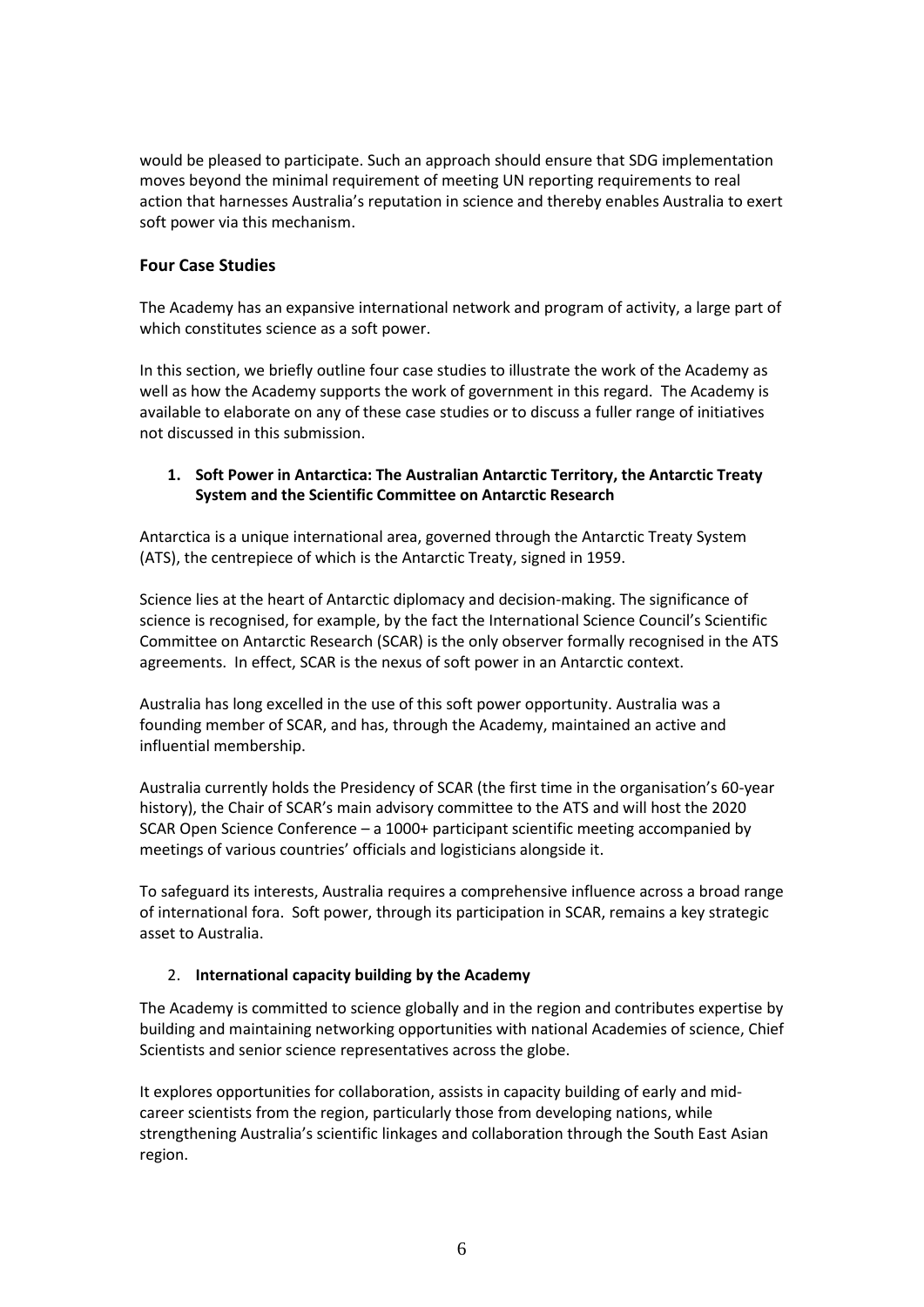We do this in several ways. For example, in 2016 the Academy played an active role in supporting the capacity building for the Indonesian Academy of Science, and the Young Academy of Sciences in Indonesia.

As part of this work, in 2016 the Academy, with the support of DFAT, hosted an Indonesia-Australia Science Collaboration Forum and the Australia-Indonesia Science Symposium (and would welcome the opportunity to do so again). These soft-power events provided an opportunity for Australian and Indonesian organisations to discuss ways to enhance scientific cooperation and exchange and strengthen people-to-people links between the two countries. The symposium built on existing partnerships between Australian and Indonesian scientists, universities and public research institutions.

Dr Sarah Hamylton, from the University of Wollongong was one of the Australian scientists who participated in the symposium that had the themes of health, marine sciences and agriculture and was able to create links with Indonesian scientists at this event. She has since been awarded a grant through the government's [Regional Collaboration](https://www.science.org.au/opportunities/travel/grants-and-exchange/regional-collaborations-programme,) Programme to develop institutional capacity for regional monitoring of coastal climate change impacts through remote sensing technologies.

With this grant, Dr Hamylton hosted a workshop on the Central Great Barrier Reef for Masters and PhD students from Indonesia's Hasanuddin University. These students are now incorporating skills they learnt during the workshop into their projects in the Spermonde Archipelago (Indonesia), with ongoing guidance from Dr Hamylton, who plans to visit their field site next year.

In mid-2017, the Academy visited the academies of science in Vietnam, Malaysia and Indonesia, to establish links with Vietnam and continue to strengthen links with Indonesia and Malaysia. The Academy hosted a return visit by the Vietnam Academy of Science and Technology, which included discussion of potential areas of collaboration between scientists from the two countries.

In 2018, the Academy invited one young scientist each from Vietnam, Malaysia, Fiji, and Indonesia to attend '*Science at the Shine Dome'*, the Academy's annual signature event which included a scientific symposium on the theme of disaster risk management. A program of site visits to the Australian National University (ANU) and Geoscience Australia was also organised, which also helped with capacity building of young scientists in the region. The four participating scientists expressed a desire to create stronger links with Geoscience Australia.

In 2019, the Academy will again invite, and fund, a small group of scientists from the region, to the *Science at the Shine Dome* event that will include a scientific symposium on renewable energy. It will also coordinate a program of site visits for the international visitors to highlight Australia's expertise in energy security.

These activities provide young scientists with the opportunity to establish new contacts and networks with their peers, gain knowledge and exchange ideas in their area of expertise, and enables the Academy to strengthen its links with counterpart academies and organisations in the region who nominate their young scientists. They represent important soft power assets for Australia, particularly as it seeks to work with and influence decisions made by neighbouring countries.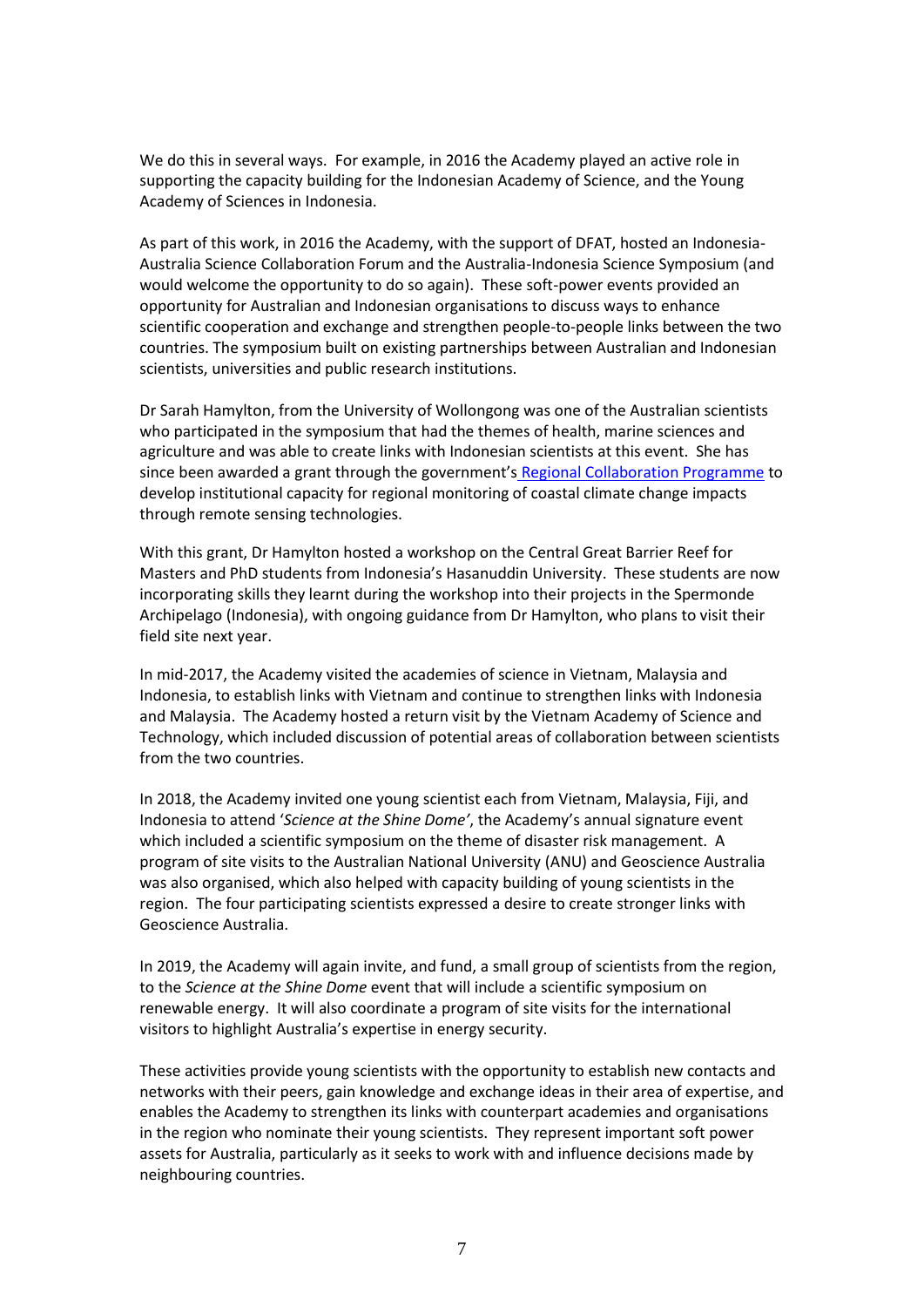### **3. New research network initiative between Australia and Germany**

With Australia's position in the Indo-Pacific and Germany's key role in Europe and the European Union, both countries are well placed to contribute to a combined strategic approach in an ever-changing global landscape.

The Australia-Germany Advisory Group was established in 2014 by the Australian and Germany governments to build even closer ties between the two countries across trade and investment, strategic dialogue, science and education, diversity and integration, and culture and sport.

The year 2016 marked the  $40<sup>th</sup>$  anniversary of the bilateral Science and Technology Cooperation Agreement between Australia and Germany and the bilateral research collaboration continues to grow. In November 2018, the Australian Ambassador to Germany will launch the inaugural Australia-Germany University Research Network at the Australian Embassy in Berlin.

The network will bring together students and academics who have had the opportunity to study and teach in each countries' respective institutions. The network will highlight the pioneering research undertaken between both countries, to better share knowledge and expertise, and to identify ways of expanding areas of bilateral collaboration.

The Academy fully supports this important initiative and will be represented at the launch in Berlin by Professor Hans Bachor FAA, a Fellow of the Academy.

# **4. Australia - China collaboration on health research**

The Australian government has recognised the importance of bilateral research collaborations with China and in 2011 established the Australia-China Science and Research Fund that supports strategic science, technology and innovation collaboration between the two countries. So far, the fund has provided \$A 19 million between 2011 - 2018 for joint research centres, thematic symposia and the Young Scientist Exchange Programme.

The Academy, together with the Academy of Technology and Engineering organise the annual Australia-China Symposia series. Below is an example of collaborations that have resulted from this series.

Scientists from the ANU and the Institute of Biophysics at the Chinese Academy of Sciences, have been collaborating on immunology and proteonomics research.

The research program has focused on identifying genes and pathways involved in infection and immunity through the mouse genome discovery platform developed at the ANU's Australian Phenomics Facility.

The development of human genome sequencing and analysis moved the science from working with mice to understanding immune disease and then moving on to work with patients and analysis of their genomes.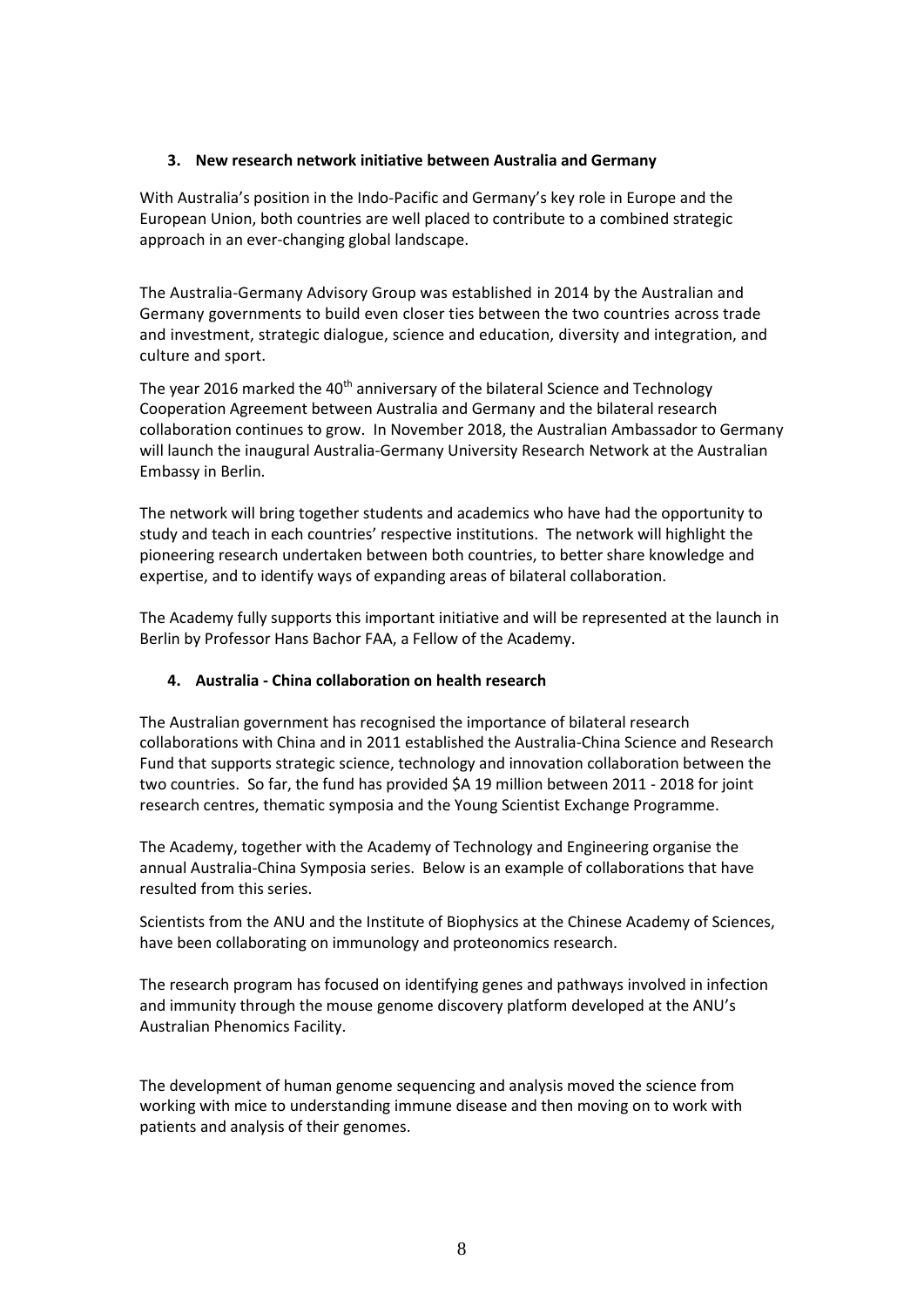In 2016, Australian scientists helped to establish the China-Australia Centre for Personalised Immunology in Shanghai, China, with scholars from the ANU spending time at the research facility.

Australian scientists at the joint centre in Shanghai work with clinicians, researchers and bioinformaticians to help people living with an immune disease find the answers to diagnose and treat their condition (i.e lupus).

#### **Expanding Australia's Science-as-Soft-Power Footprint**

Many of the scientific challenges the world faces today are global in nature and need to be tackled collaboratively. By strengthening its STEM regional and global links, Australia can contribute to the development of solutions to global challenges, such as climate change, sustainability, health (especially in areas such as emerging diseases), and the security of food and energy.

Australia has the potential to broaden and deepen the role of our scientific sector as a soft power asset.

Australia has an opportunity to build on its high-quality research and strong links with traditional powers, to connect to other established and emerging powers in Asia and elsewhere. We also have a unique opportunity as both a Western and an Asian nation to participate in global science and innovation.

Active and strategic science diplomacy can deliver benefits to Australia such as influence and visibility on international and regional science programs, and geopolitical influence through the provision of science and technology aid to developing countries.

As science is a wide-ranging effort that naturally crosses borders, countries such as the UK, have established science specialist networks at embassies and consulates. The UK Science and Innovation [Network](https://www.gov.uk/government/world/organisations/uk-science-and-innovation-network) (SIN) has approximately 90 officers in over 30 countries to build important partnerships and collaborations in science and innovation.

In comparison, Australia has a strong network of diplomats and trade representatives but its network of science end education counsellors across the globe is poor. Expanding this network would support international science and innovation collaboration, augmenting Australia's diplomatic capacity and ability to project a modern image of Australia to the world.

The Academy strongly recommends the Australian Government establish a Science Advisor function within the Foreign Affairs and Trade portfolio, to mirror well established arrangements in the US State Department and UK Foreign and Commonwealth Office (FCO).

The UK FCO's Chief Scientific Adviser is responsible for providing advice to the Foreign Secretary, Ministers and officials on science, technology and innovation. Their role is to ensure that the FCO's work on key issues undergoes proper scientific challenge, and to strengthen the scientific and engineering capacity within the Foreign Office. The Chief Science Adviser works closely with the cross-government community of Chief Scientific Advisers and to the wider UK and international academic community.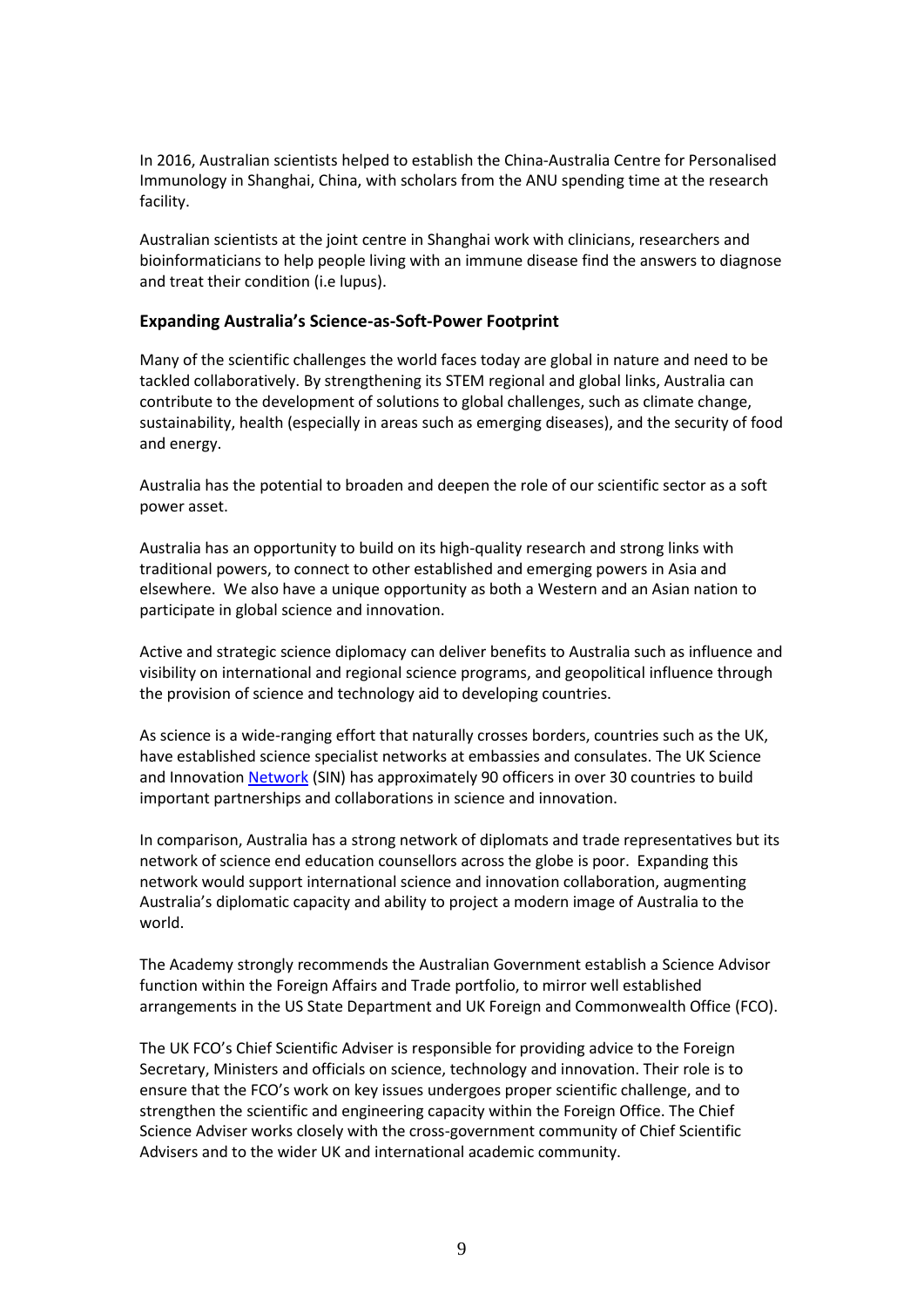The Senior Science and Technology Adviser at the US Department of State works to enhance the capacity of the Department to respond to the evolving role of science and technology intersecting with US foreign policy interests. The Adviser links Department leadership with the vast US STEM community and, through a series of fellowships, increases the number of technically trained personnel in the Department. The Adviser acts as a connector to the rapidly growing science, technology, and innovation landscape.

# **New Opportunities**

The case studies, reported above, are examples of how the Academy's international activities contribute to Australia's science diplomacy and soft power. However, the Academy is interested, and well-placed, to do more in this area.

In this regard, we would like to propose three substantive projects which the Australian Government could commission the Academy to develop and deliver to broaden and deepen science as an asset in our national soft power agenda.

# **1. Science in Australia's Free Trade Agreements**

The Australian Government needs to enhance the role of science and technology in negotiating Free Trade Agreements (FTAs).

Scientific knowledge and perspective can make a substantial contribution across a broad range of the chapters/themes of such agreements, such as sanitary and phytosanitary (the movement of animals and plants), agricultural trade, intellectual property, the trade in goods and in services, rules of origin, and in the all-important area of dispute settlement (notably the presentation and evaluation of scientific evidence).

It can also extend to having active, independent scientific expertise 'at the table' in the negotiation of new trade agreements (with countries/regions such as Europe, India, Latin America and the United Kingdom), and the periodic review of existing instruments (such as those with China, Japan, New Zealand, Singapore, and the United States of America).

FTA negotiations should also have regard to the potential of unintended consequences, such as unintended limits to mobility of the scientific workforce, or regulations that may limit the free exchange of scientific knowledge and limit scientific collaboration.

# **2. Strengthening international networks for young researchers**

The Academy is pleased to be able support small numbers of young scientists from our region to attend its annual *Science at the Shine Dome* events.

The Academy would welcome the opportunity to work with sister academies of science in the region and enlarge the pool of young scientists to attend *Science at the Shine Dome* and organise a program of site visits for them to universities and research organisations. However, this would depend on receiving the necessary financial support from the Australian Government.

These visits would provide the young scientists with the opportunity to establish new contacts and networks with their peers, gain knowledge and exchange ideas in research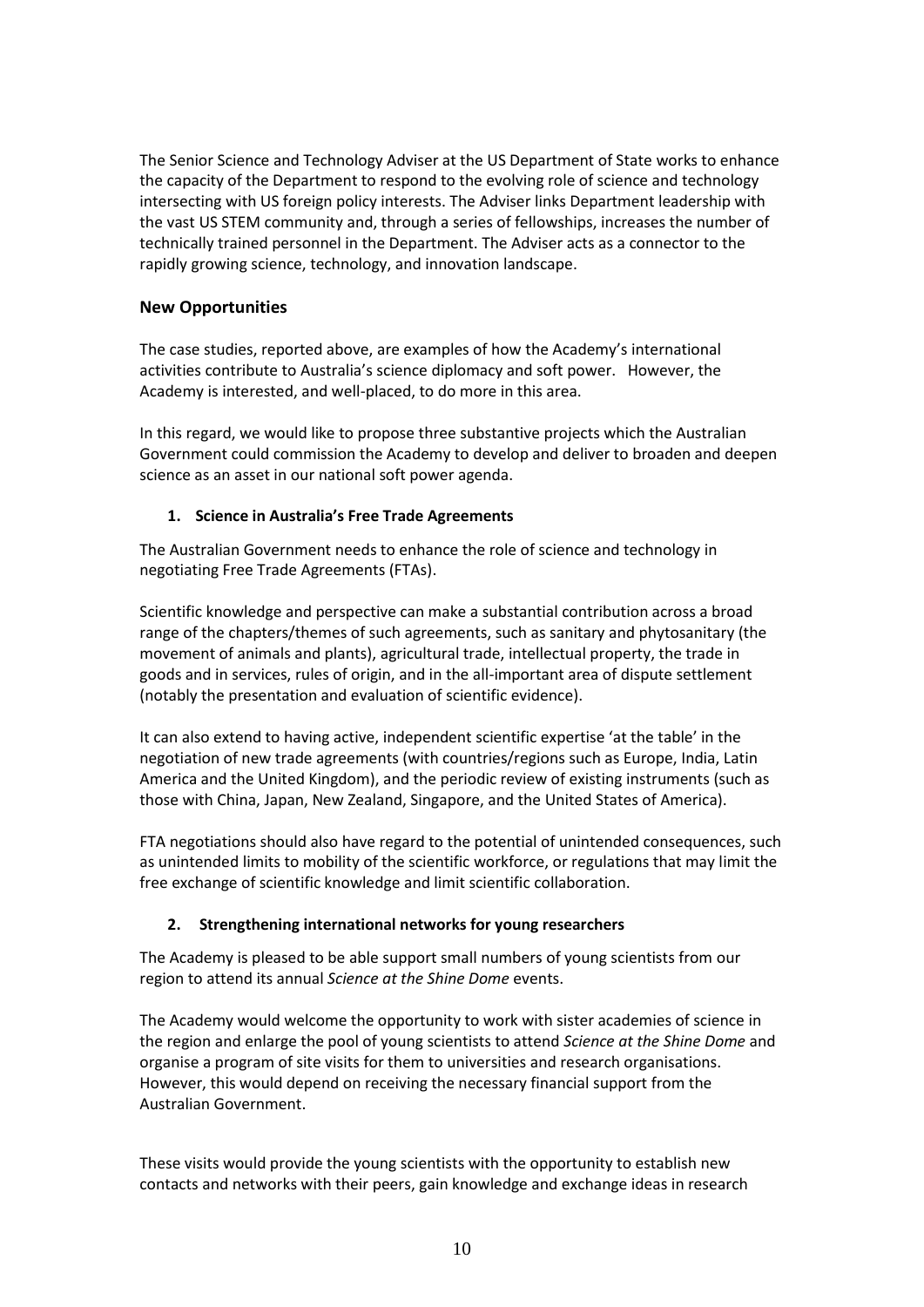areas of their interest and build the capacity of scientific institutions. It would strengthen links between Australia and other countries, highlight Australia's profile as a high-quality provider of education and as a place to conduct high-quality research.

It would also enable the Academy to strengthen its links with counterpart academies and organisations in the region who nominate these young scientists.

All of these activities would broaden and deepen Australia's capacities and outcomes in science-as-soft power.

#### **3. International visits by high-profile Australian scientists**

The Academy is currently organising a visit in 2019 by Academy Fellow Professor Jenny Graves AO, FAA, winner of the 2017 Prime Minister's Prize for Science, to Argentina Brazil, Chile, Mexico and Uruguay. The visit is being organised in partnership with the Education and Science Counsellors at the Australian Embassies in Brazil and in Mexico.

Prof Graves, as the Academy's Foreign Secretary (2006-2010) and Secretary for Science Education (2010-2014), is well-aware of the soft power role science can play in supporting Australia's foreign policy objectives. She will undertake this visit on a pro-bono basis.

The visit is expected to establish connections and strengthen links between Australia and Latin American countries, highlight Australia's profile as a competitive and high-quality provider of education and as a place to conduct high-quality research. It will also lay the foundations for ongoing collaborations and partnerships between Australian and Latin American science-research organisations, providing mutual benefits for all countries involved.

The Academy would welcome the opportunity of discussing with the Australian Government how it could provide funding to establish an expanded program of visits by outstanding Australian scientists, as described here, to countries of interest to Australia. Our networks of early, mid and senior career scientists are an important national asset in this regard.

# **Conclusion**

Australia's trade, sports, culture, education, and science sectors, among others, can and must continue to make vital contributions to Australia's diplomacy. In an age where national challenges are also global challenges (and vice versa), science diplomacy is crucial to understanding problems and identifying solutions.

International scientific engagement and networks should be recognised as a soft power to inform decisions and serve as a core instrument of diplomacy, helping to build bridges for Australia's national and global benefit. This submission sets out several opportunities for how this could be achieved.

Science remains an under-recognised and under-resourced national soft power asset. Science can and should be leveraged as a soft power asset and play a much broader, deeper, and systematic role in allowing Australia to exercise influence, to build strategic partnerships in view of advancing Australia's security and prosperity.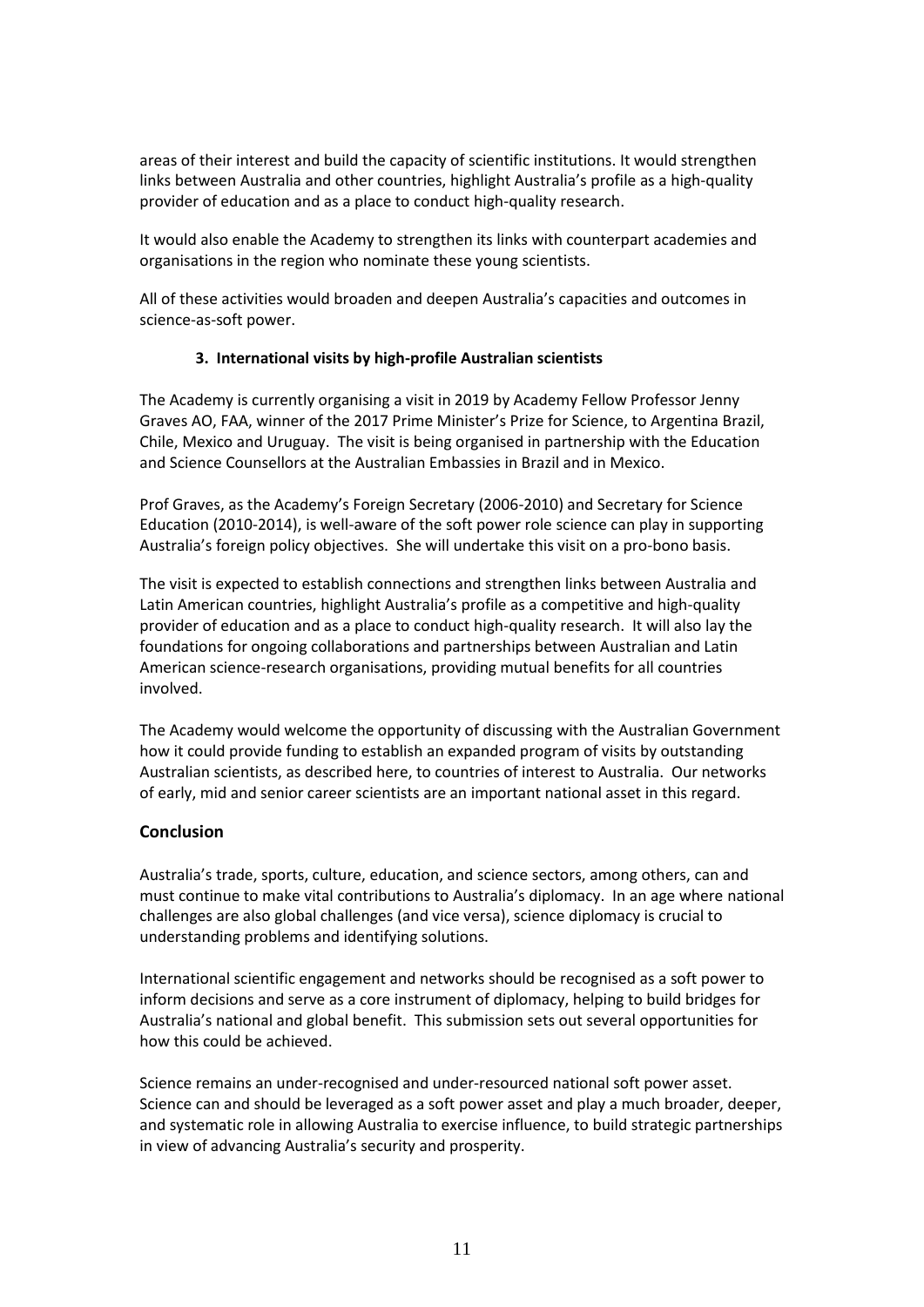To this end, the Australian Government should: prioritise science as a critical national soft power asset; commission the Academy to build capacity in its science-outreach programs, giving priority to early and mid-career scientists from the Asia Pacific and Indian Ocean regions; and, ensure science has a place at the table in the negotiation of Australia's trade liberalisation and other relevant agreements.

Should you wish to discuss any of the issues raised in this submission, or any other matters of broader matters relating to science-as-soft-power, please do not hesitate to contact Ms Nancy Pritchard, Director – International Programs and Awards [nancy.pritchard@science.org.au.](mailto:nancy.pritchard@science.org.au)

Yours sincerely

Flair Scole

Professor Elaine Sadler FAA Foreign Secretary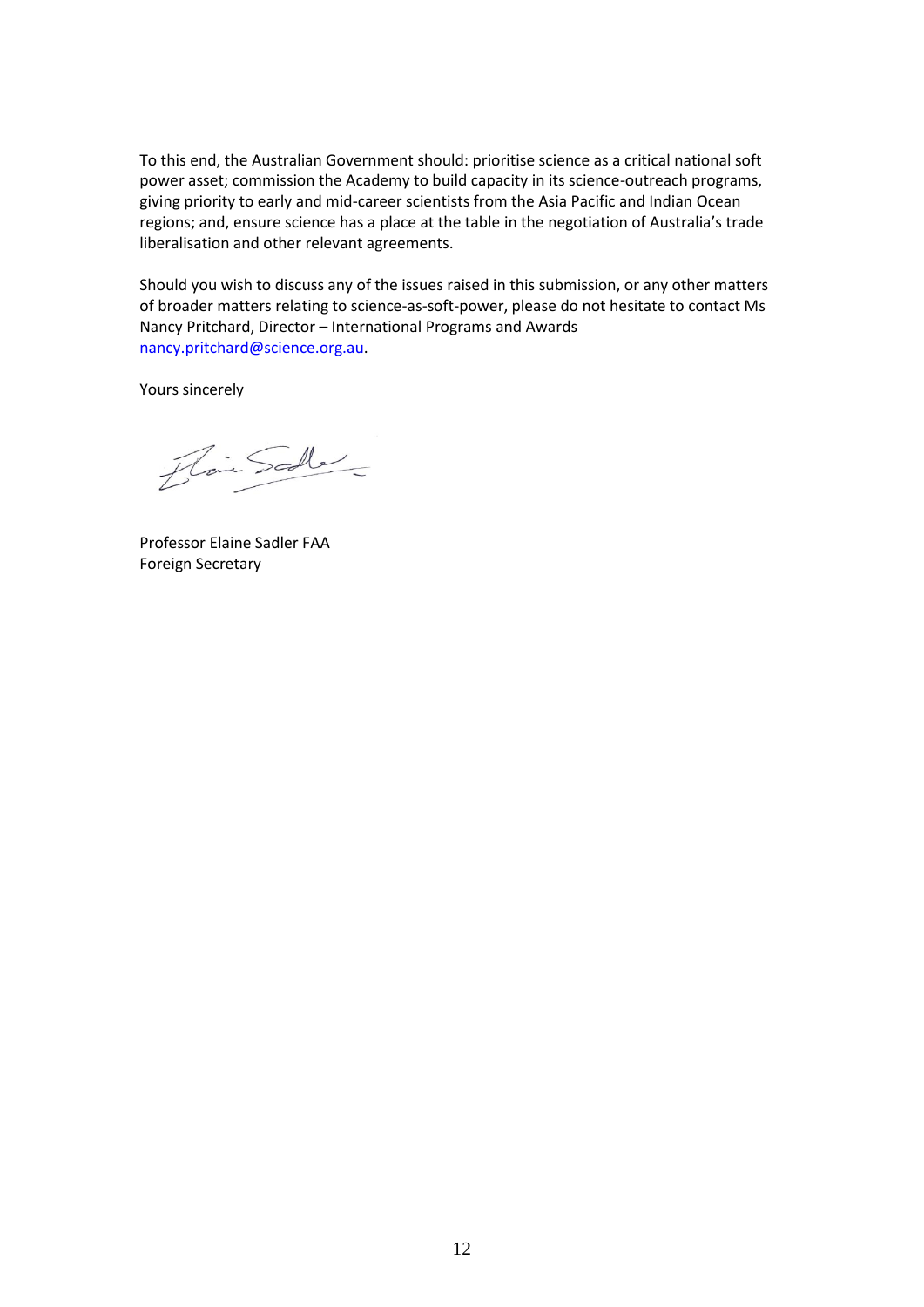# **Attachment One: International Scientific Unions under the umbrella of the International Science Council**

- ISC, International Science Council
- IAU, International Astronomical Union
- IGU, International Geographical Union
- IMU, International Mathematical Union
- ICMI, International Commission on Mathematical Instruction
- INQUA, International Union for Quaternary Research
- IUBMB, International Union of Biochemistry and Molecular Biology
- IUBS, International Union of Biological Sciences
- IUCr, International Union of Crystallography
- IUGG, International Union of Geodesy and Geophysics
- IUGS, International Union of Geological Sciences
- IUHPST, The International Union for History and Philosophy of Science and Technology
- IUIS, International Union of Immunological Societies
- IUMRS, International Union of Materials Research Societies
- IUMS, International Union of Microbiological Societies
- IUNS, International Union of Nutritional Sciences
- IUPAB, International Union for Pure and Applied Biophysics
- IUPAC, International Union of Pure and Applied Chemistry
- IUPAP, International Union of Pure and Applied Physics
- ICO, International Commission for Optics
- IUPHAR, International Union of Basic and Clinical Pharmacology
- IUPS, International Union of Physiological Sciences
- IUTAM, International Union of Theoretical and Applied Mechanics
- IUTOX, International Union of Toxicology
- URSI, Union Radio Scientifique Internationale
- COSPAR, Committee on Space Research
- SCAR, Scientific Committee on Antarctic Research
- SCOR, Scientific Committee on Oceanic Research
- SCOSTEP, Scientific Committee on Solar-Terrestrial Physics
- WCRP, World Climate Research Programme
- CODATA, Committee on Data for Science and Technology
- IFToMM, International Federation for the Promotion of Mechanism and Machine Science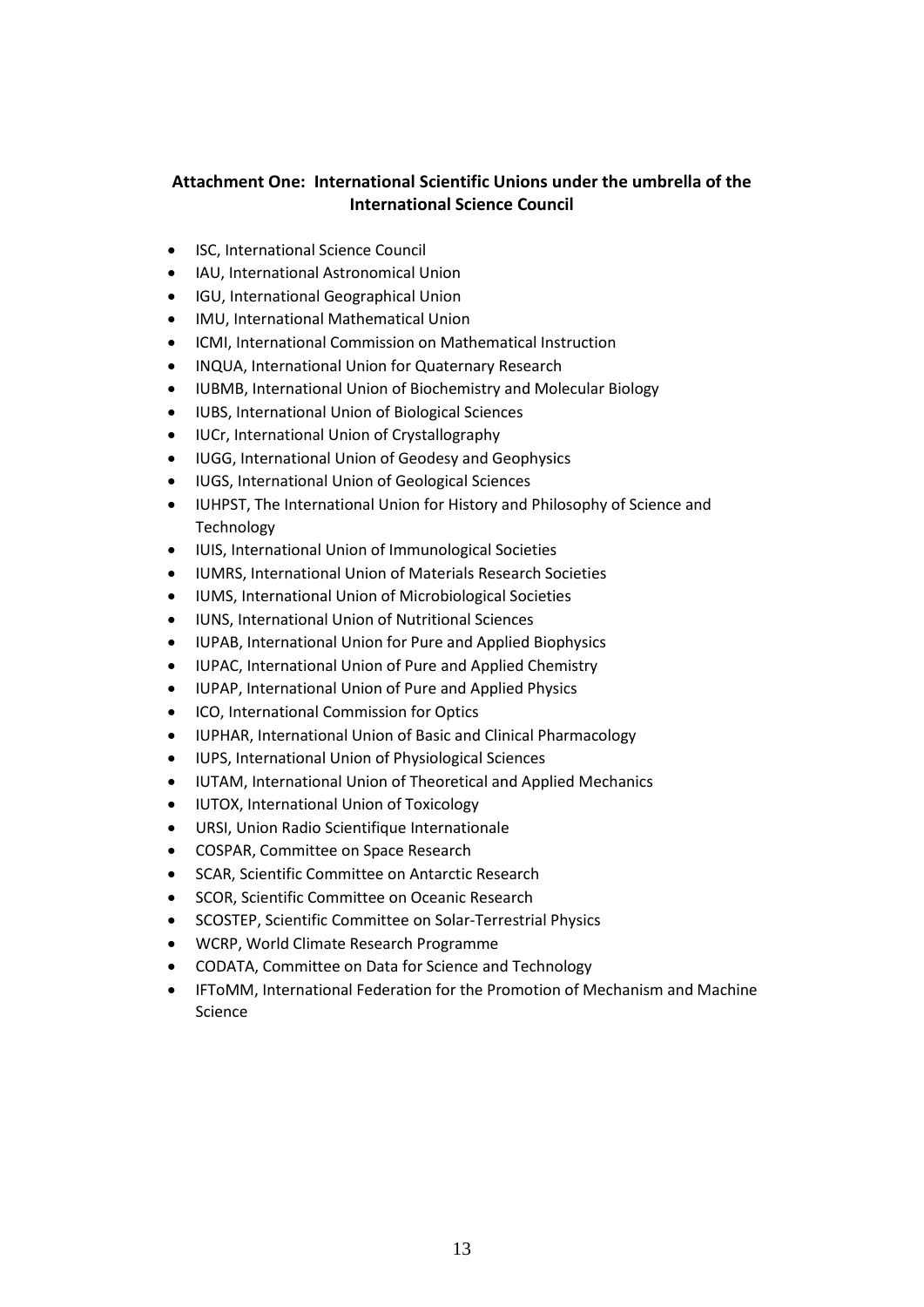#### **Attachment 2: International Exchange and Research Programs**

Between 1980 and 2011 more than 600 scientists from Australia and China participated in scientific [exchange programs](http://english.ciomp.cas.cn/News/News_son/201808/t20180830_196814.html) run jointly by the Academy and the Chinese Academy of Sciences that have led to the establishment of extensive relationships and collaborative activities and projects. Both academies continue to forge strong links through annual bilateral symposia going back to 2004, supported by the Australian government's Australia-China Research Fund.

Since 1979 Academy and the Japan Society for the Promotion of Science (JSPS) have managed a series of [exchange programs.](https://www.science.org.au/opportunities/travel/grants-and-exchange/japan-society-promotion-science-fellowships) Currently, JSPS fully funds on an annual basis, 14 young Australian researchers who take up JSPS Postdoctoral Fellowships in Japan for a period of 12-24 months. These fellowships are worth approximately \$ 1 million per year.

Since 2012 the Academy has assisted the Australian Government to administer the Australia–India Strategic Research Fund Early- and Mid- Caree[r Fellowships](https://www.science.org.au/opportunities/travel/grants-and-exchange/australia-india-strategic-research-fund-emcr-fellowships) that provide support for Australian researchers to travel to India and work with leading researchers at major Indian science and technology organisations for a period of between 1 and 3 months. The Fellowships are intended to facilitate long-term science, technology and innovation collaboration.

The Academy currently administers the *Regional Collaborations Programme,* a four year [initiative](https://www.science.org.au/opportunities/travel/grants-and-exchange/regional-collaborations-programme%20.) worth \$3.2 million, as part of the Government's Global Innovation Strategy under the National Innovation and Science Agenda. The programme supports Australian research organisations and businesses to undertake multi-partner projects and workshops to collaborate with regional and international science, research and innovation partners on solutions to shared regional challenges within the Asia–Pacific region.